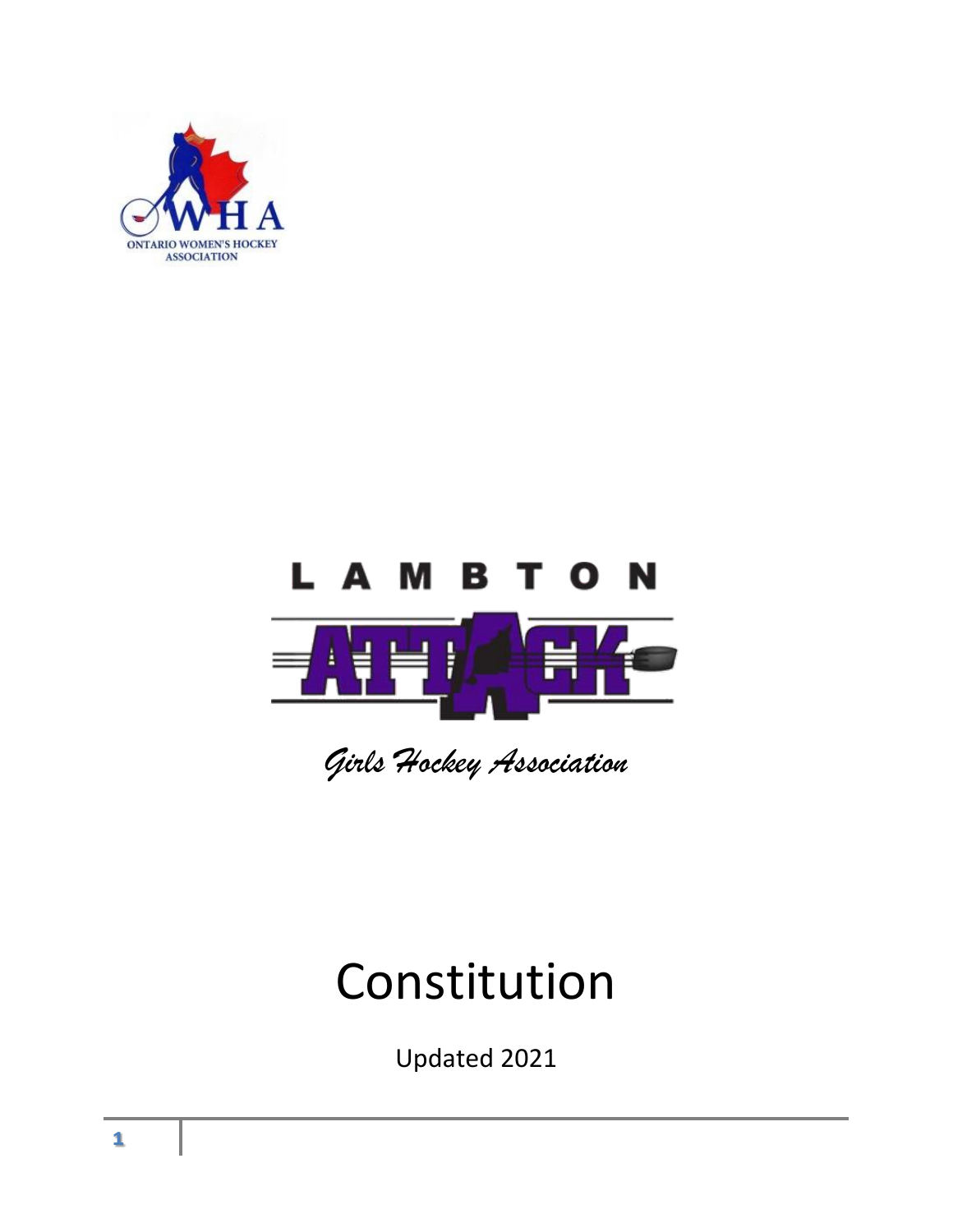#### **Article 1 – Name**

This organization shall be called Lambton Attack Girls Hockey Association (LAGHA). Lambton Attack Girls Hockey Association will be a Not-for-Profit Organization.

## **Article 2 – Objectives**

- To promote girls hockey in Lambton County and surrounding area and give girls a place to play at the appropriate skill level.
- To promote good sportsmanship and good citizenship while playing as a division of the Ontario Woman's Hockey Association (OWHA) by authority of Hockey Canada.
- To provide guidance and supervision over the playing interests of LAGHA teams and players

#### **Article 3 – Membership**

- 1. The Board of Directors for the organization consists of:
	- a. Chair
	- b. Vice Chair
	- c. Secretary
	- d. Treasurer
	- e. Registrar / OWHA Rep
	- f. League Rep (WOGHL, LLFHL)
	- g. Ice Scheduler
	- h. Coaches Rep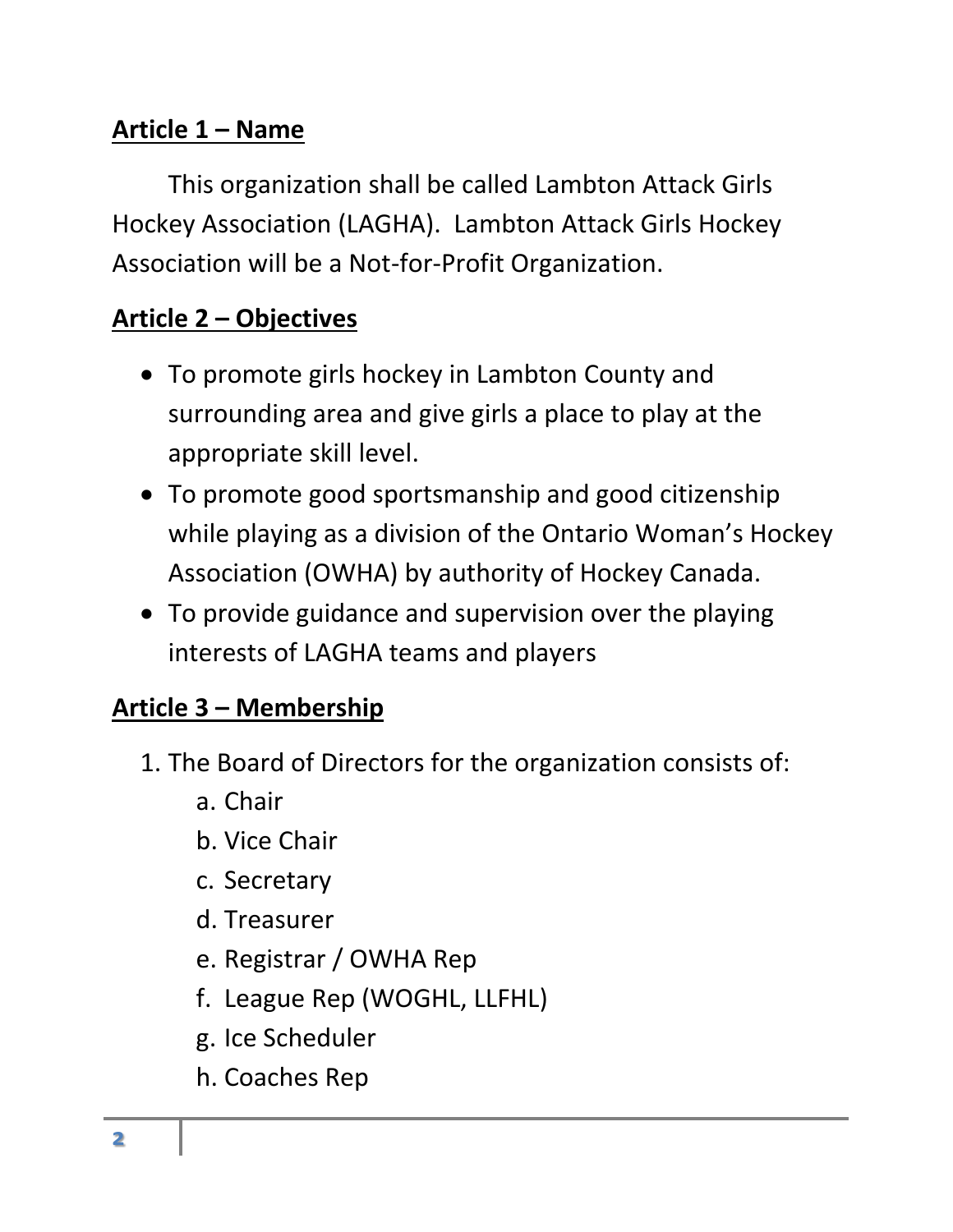- i. Sponsorship / Fundraising Lead
- j. Parent Liaison
- 2. The Board of Directors will be comprised of ten (10) members elected at the AGM The term of the office for the Board of Directors shall be (2) years commencing the first day of June following the AGM and ending the last day of May. Five (5) of the Board Members will be replaced yearly at the AGM.
- 3. Any member of the Board of Directors may resign in writing at any time. If a position becomes vacant it shall remain that way until the next Annual General Meeting at which time an election will be held to fill the position for the remainder of the two (2) year term. The Board of Directors may appoint a nonvoting member to fill the vacancy until the next election occurs if they choose to do so.
- 4. The Board of Directors shall have the authority to appoint any committee that they feel is necessary for the betterment of the LAGHA.
- 5. The Board of Directors will have the authority to purchase, lease, rent, sell, exchange or otherwise dispose of securities or assets owned by LAGHA upon such terms and conditions they deem advisable.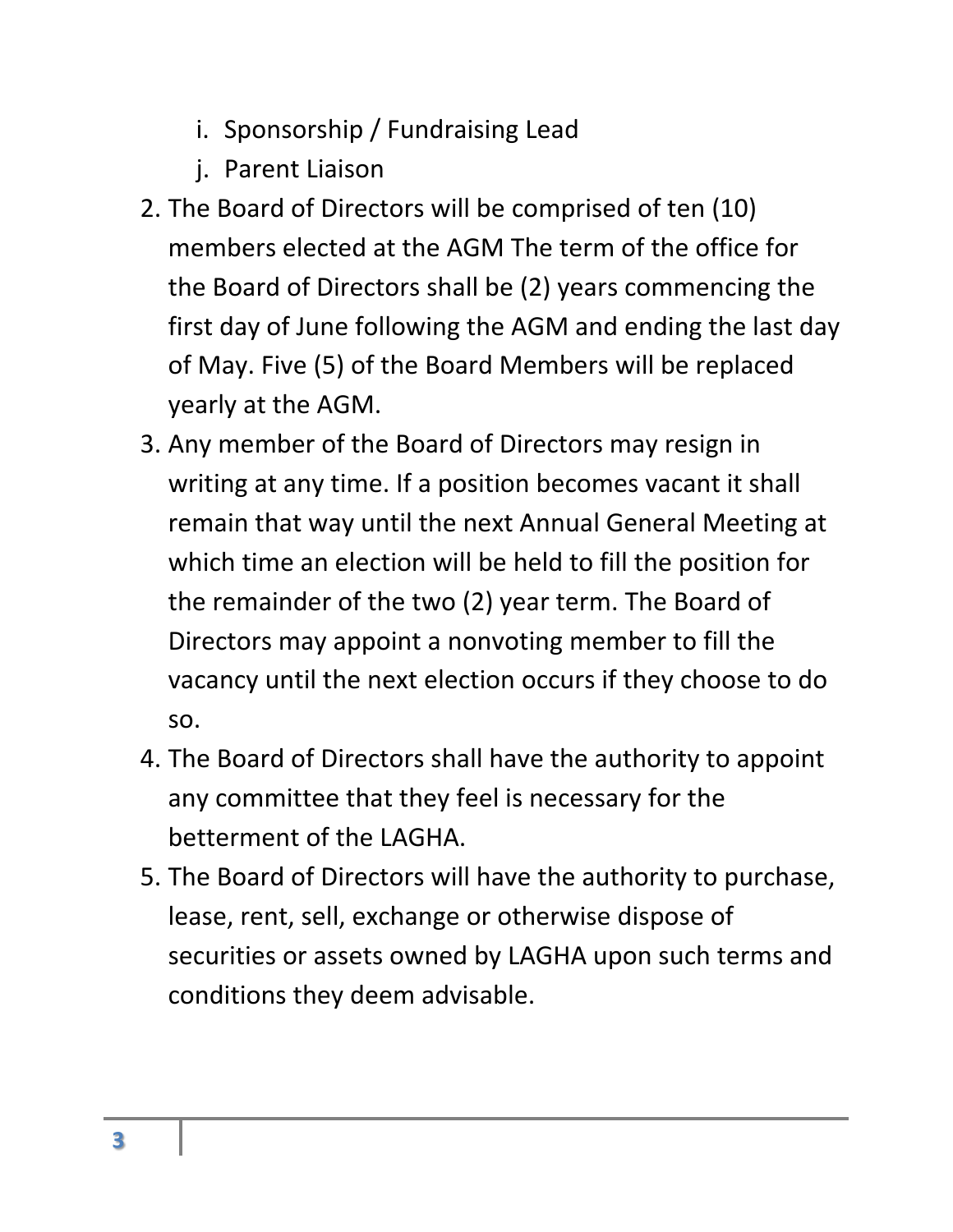- 6. It will be the responsibility of the Board of Directors to create the Rules of Operation (ROO) that will govern the LAGHA.
- 7. The Board of directors shall have the authority to remove, suspend, or discipline any manager, coach, player, trainer or other official connected with any team registered in the LAGHA.
- 8. The Board of Directors shall receive no remuneration in any form for their duties.
- 9. A Board member may be removed for not fulfilling their duties on the Board.

## **Article 4 – Job Descriptions**

- 1. Chair
	- Nonvoting member of Board of Directors
	- Votes as a tie breaking measure only when required
	- Signing Officer for LAGHA
	- Responsible for overseeing the overall operation of the organization
	- Provide leadership for the organization
	- Ensure the interests of the membership are considered at all times by the organization
	- Represent the LAGHA and its interests when dealing with outside agencies, governments and organizations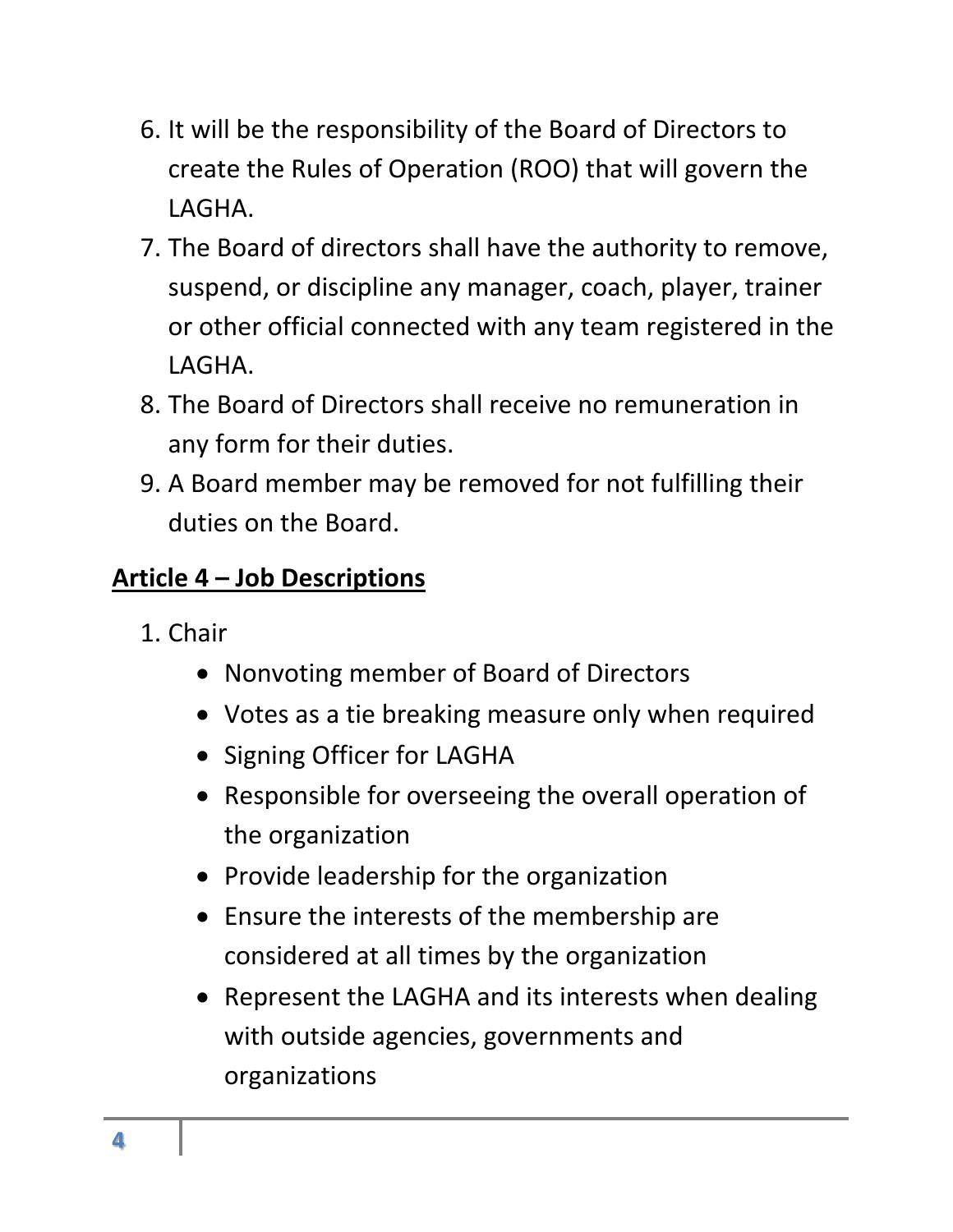- Attend and chair board meetings and ensure proper conduct
- Any other related duties

## **2. Vice – Chair**

- Voting member of Board of Directors
- Signing Officer for LAGHA
- Responsible for taking over responsibilities of Chair at Board meetings if the Chair is absent
- Ensure the interests of the membership are considered at all times by the organization
- Represent the LAGHA and its interests when dealing with outside agencies, governments and organizations

## **3. Secretary**

- Voting member of Board of Directors
- Ensure the interests of the membership are considered at all times by the organization
- Take and prepare minutes of Board Meetings and AGM
- Receive and present amendments for the constitution to the Board of Directors
- Make changes to the Constitution or Rues of operation following approval by the Board of Directors or a membership vote at AGM
- Attend Board of Directors meeting and AGM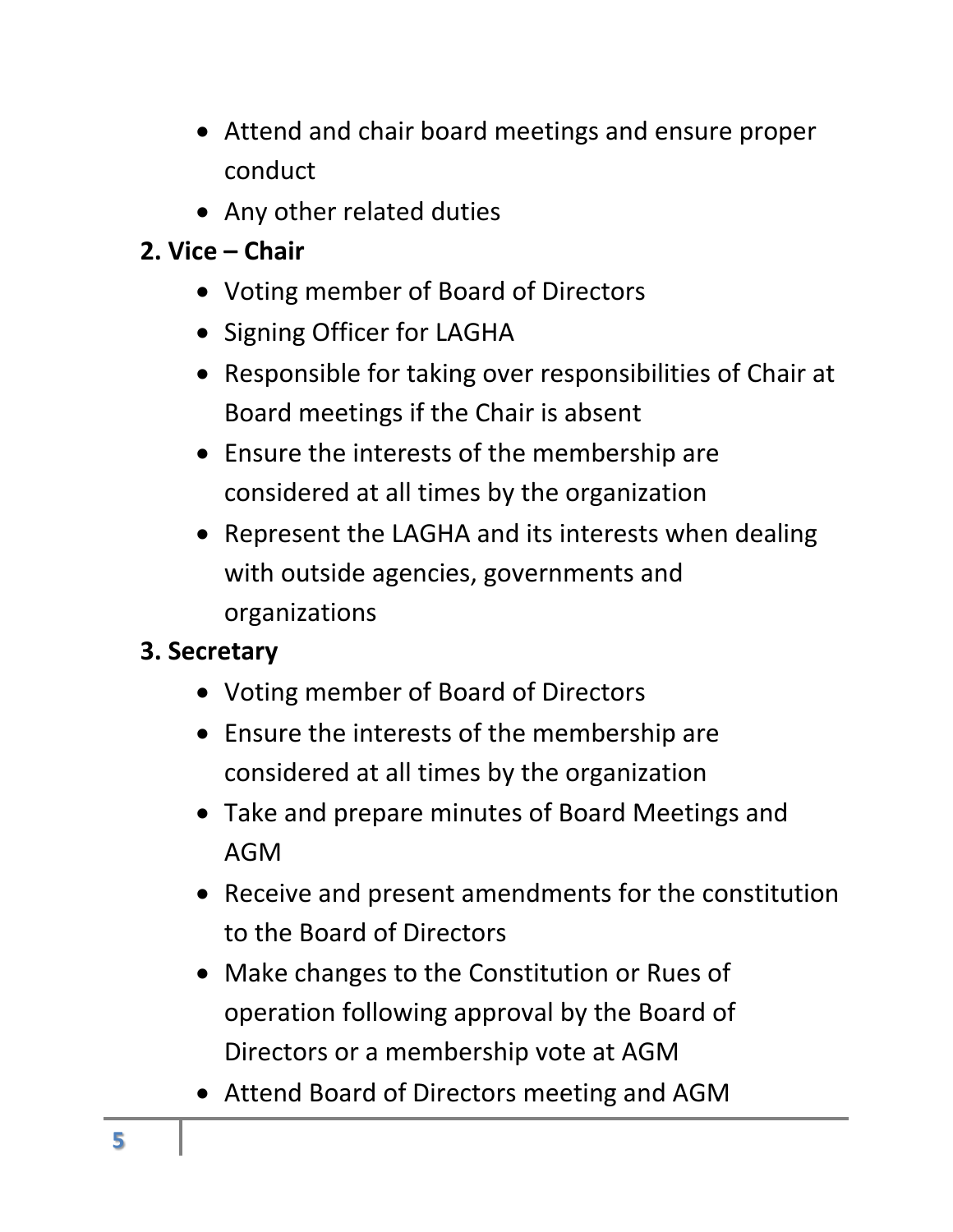- Any other related duties
- **4. Treasurer**
	- A voting member of Board of Directors
	- Establish and maintain LAGHA bank account
	- Oversee all money related to the operation of LAGHA including all monies received and paid out.
	- Pay all accounts of the LAGHA as approved by the Board of Directors
	- Review and approve expenses presented to LAGHA
	- Ensure that a fiscal audit of LAGHA is conducted annually
	- Report financials monthly at Board meetings
	- Any other related duties

# 5. **Registrar / OWHA Rep**

- A voting member of Board of Directors
- Set up and maintain on line registration via IT Sort Net
- Ensure all registration fees are forwarded to Treasurer
- Keep player information updated
- Ensure all intent to register forms and rosters are completed on time and monies forwarded to OWHA
- Attend OWHA meetings as required
- Provide support to parents regarding on line player registration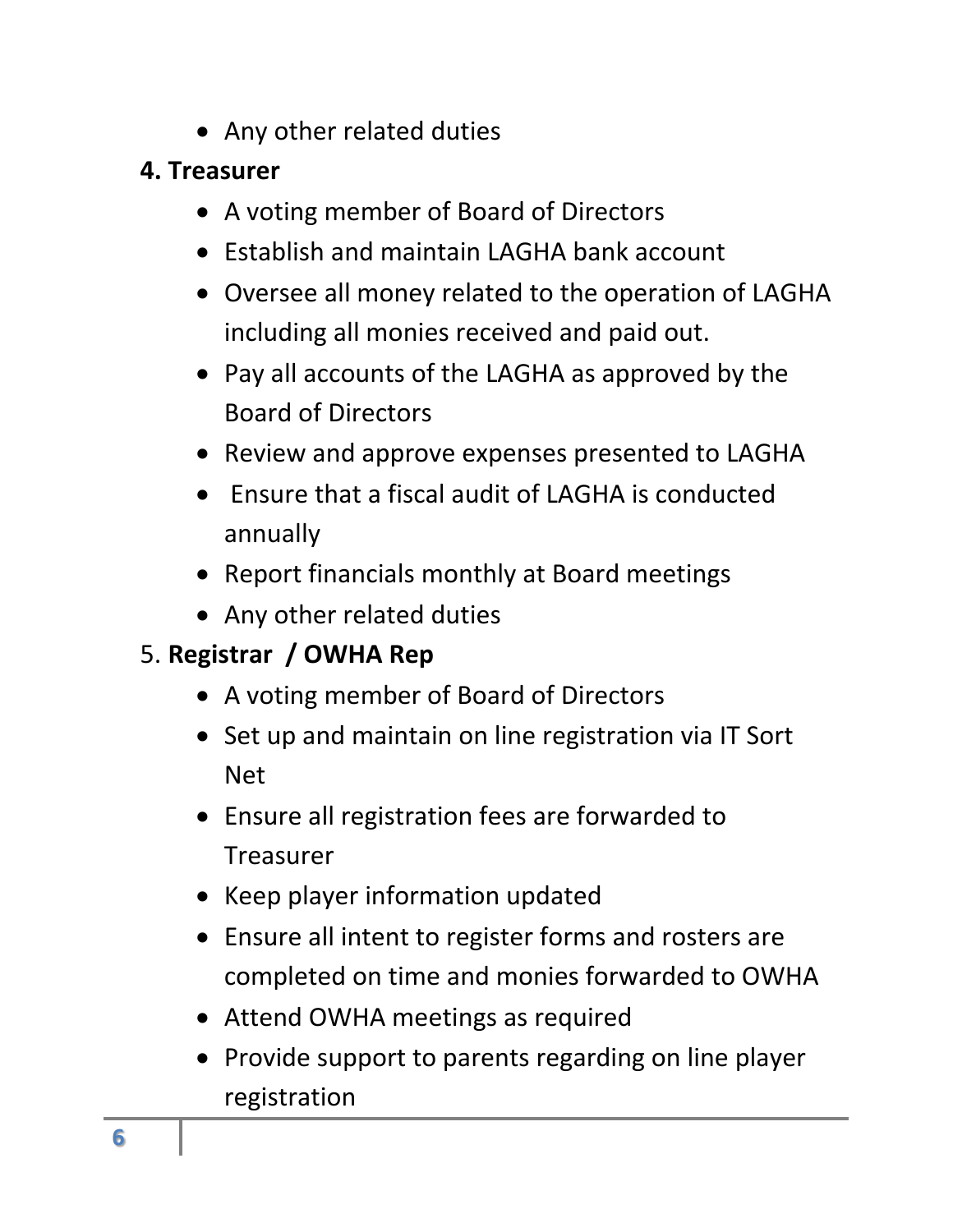- Follow up on players suspensions with OWHA
- Any other related duties
- 6. League Rep
	- A voting member of the Board of Directors
	- Assist with startup of new season
	- Attend league meetings as required (WOGHL, LLFHL)
	- Attend scheduling meetings for leagues
	- Transfer all information from leagues to coaches, manager as well as the coaches rep
	- Keep current with all league policies and procedures and communicate changes to teams
	- Any other related issues
- 7. Coaches Rep
	- Ensure all coaches and staff have the appropriate level of training for their team
	- Head the coaches selection committee
	- Choose members of the coaches selection committee which will receive Board approval before selecting coaches
	- Act as liaison between LAGHA and coaches of teams to pass along information as needed
	- Report names of coaches selected for teams for approval by Board of directors
	- Recommend hockey training groups to the Board of directors for approval and oversee the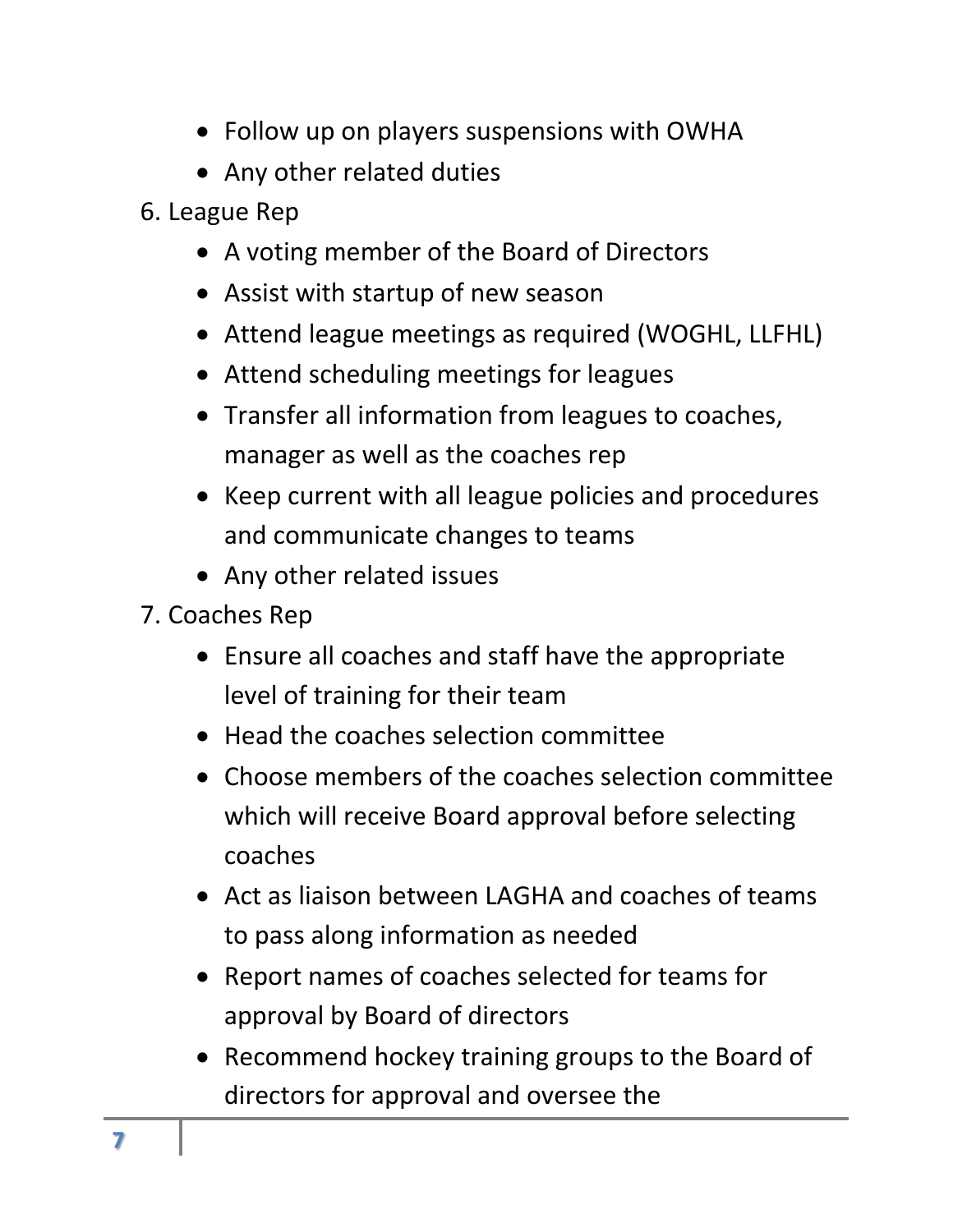implementation of hockey training days once approved

• Any other related duties

#### **8. Ice Scheduler**

- Develop and maintain ice schedule for all teams or games, practices and hockey clinics
- Contact Municipalities about ice time allotments and invoicing
- Book referees for all games using the Ref Arbiter system
- Ensure all invoices are sent to Treasurer for payment
- Any other related duties

## 9. **Sponsorship / Fundraising Lead**

- Acquire and maintain sponsors for all teams (2 sponsors per team)
- Oversee and approve all team fundraisers to ensure they are in the best interest of LAGHA
- Maintain and inventory all team jerseys and equipment and loan out to teams as need be at ginning of season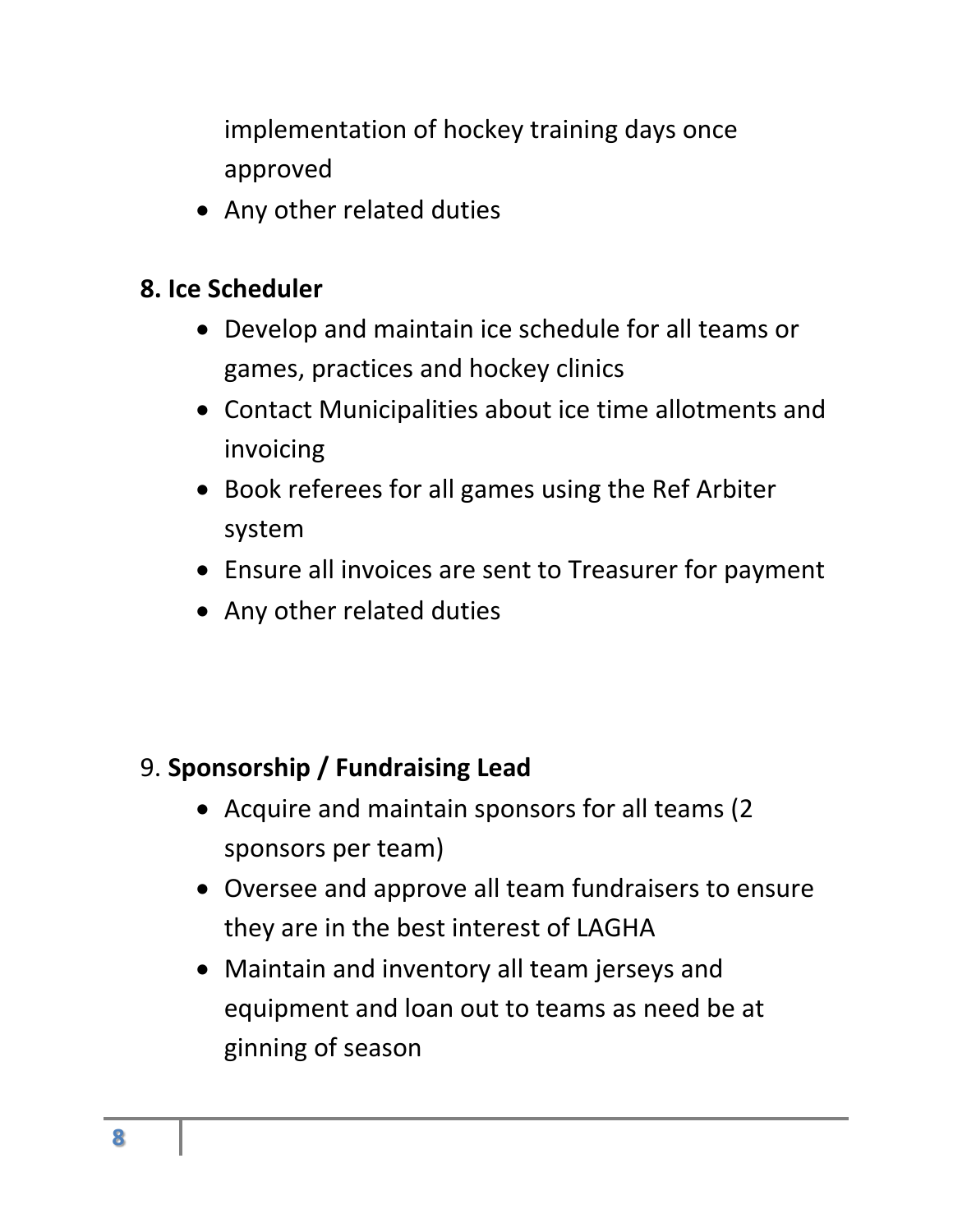- Ensure all Sponsorship money is given to Treasurer to deposit in LAGHA bank account
- Responsible to organize and oversee all Association fundraisers to ensure they are conducted in the best interest of LAGHA
- Any other related duties
- $\bullet$

#### **10. Parent Liaison / Volunteer Coordinator**

- Ensure all volunteer cheques are collected from parents
- Signing Officer for LAGHA
- Ensure all commitments to volunteer are followed through on
- Act as a liaison between LAGHA and the parents to ensure that all important information is communicated to them
- Responsible for overseeing Venerable Sector checks are completed for the organization
- Any other related duties

## **Article 5 – Elections**

- 1. Elections will take place at the Annual General Meeting (AGM) of LAGHA
- 2. All names submitted for election must be nominated and seconded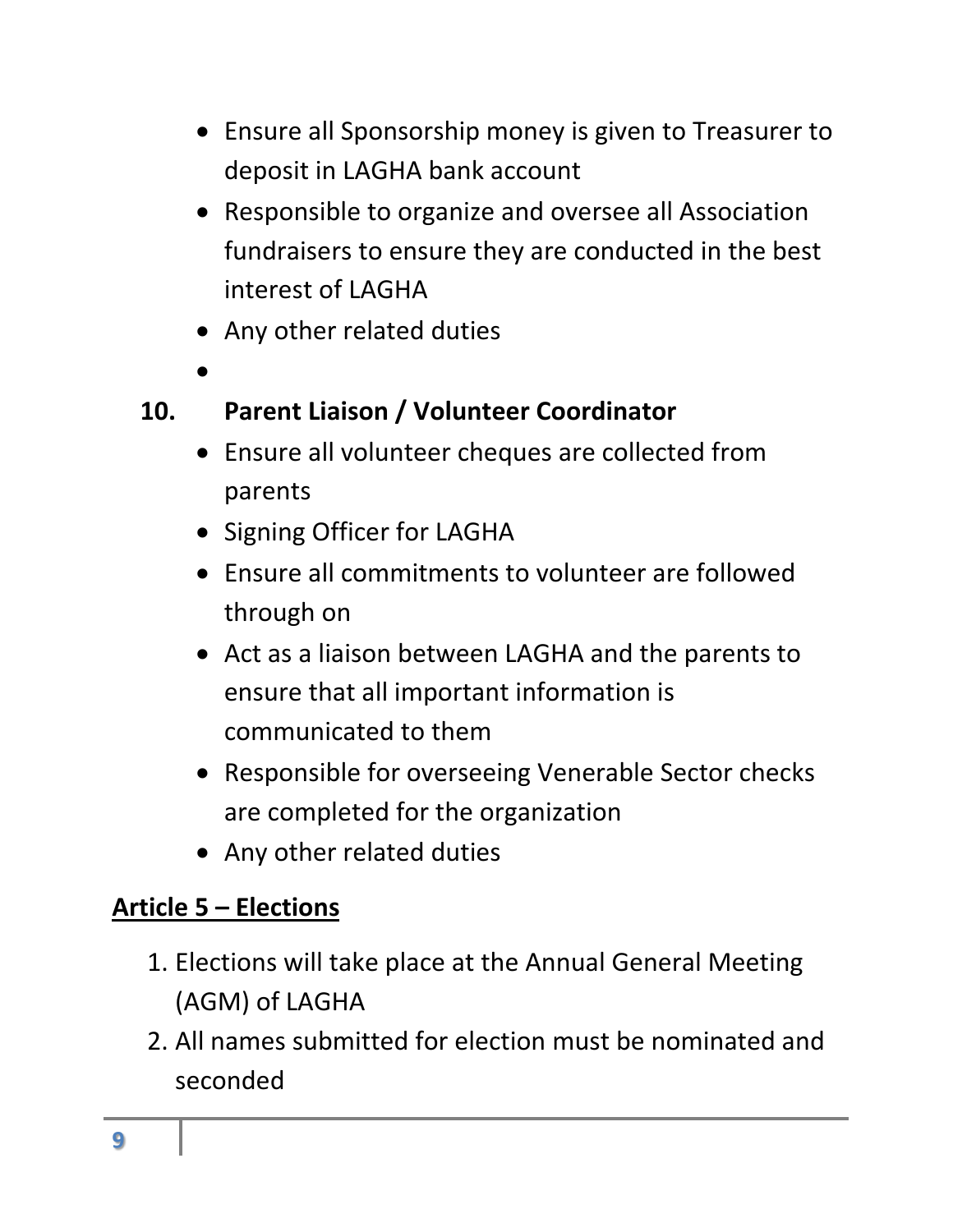3. Nominated persons must be present at the AGM or have consented to let their name stand in writing to the Board **Chair** 

## **Article 6 – Voting**

- 1. A member of LAGHA is defined as the parent or legal guardian of any child playing with the LAGHA
- 2. The Board of Directors will be voting members of LAGHA at all regular board meetings
- 3. All members of LAGHA will be able to vote at the AGM. Members must be present to vote at the AGM
- 4. For a motion to pass at a regular board meeting a simple majority vote is required.
- 5. Amendments to the Constitution must be made at the AGM and will require a vote of 2/3 majority to pass said amendments.
- 6. Elections for Board positions at the AGM will require a simple majority vote for the member to be elected.

#### **Article 7 – Meetings**

- 1. AGM
	- The AGM for LAGHA will be held annually in May and the date will be set at least 6 weeks in Advance.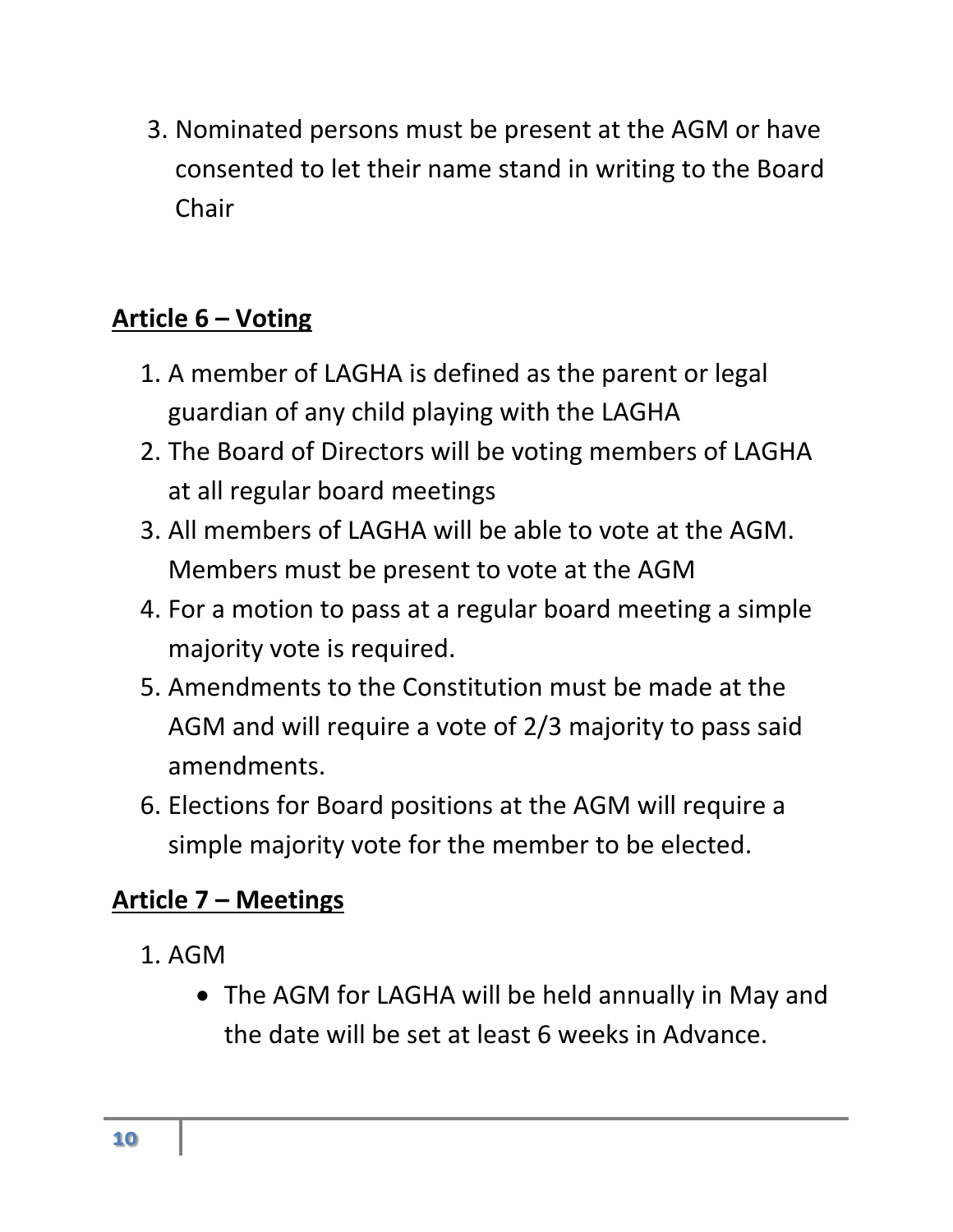- The election for the Board of Directors shall happen at the AGM
- A quorum of 10 members is necessary in order to conduct the meeting
- 2. Regular Board Meetings
	- The Board shall meet monthly or as determined necessary
	- A quorum of 6 directors including one of Chair, Vice Chair, Treasurer or Secretary is required to vote on and pass motions at regular meetings
	- The Chair and Vice Chair have the Authority to call any additional meetings that are required to handle important issues as they arise.

#### **Article 8 – Order of Business**

## **The order of business for regular meetings shall be:**

- a. Call to Order
- b. Approval of last meeting minutes
- c. Registrar / OWHA Report
- d. Treasurer Report
- e. League Reports
- f. Coaches Report
- g. Scheduler Report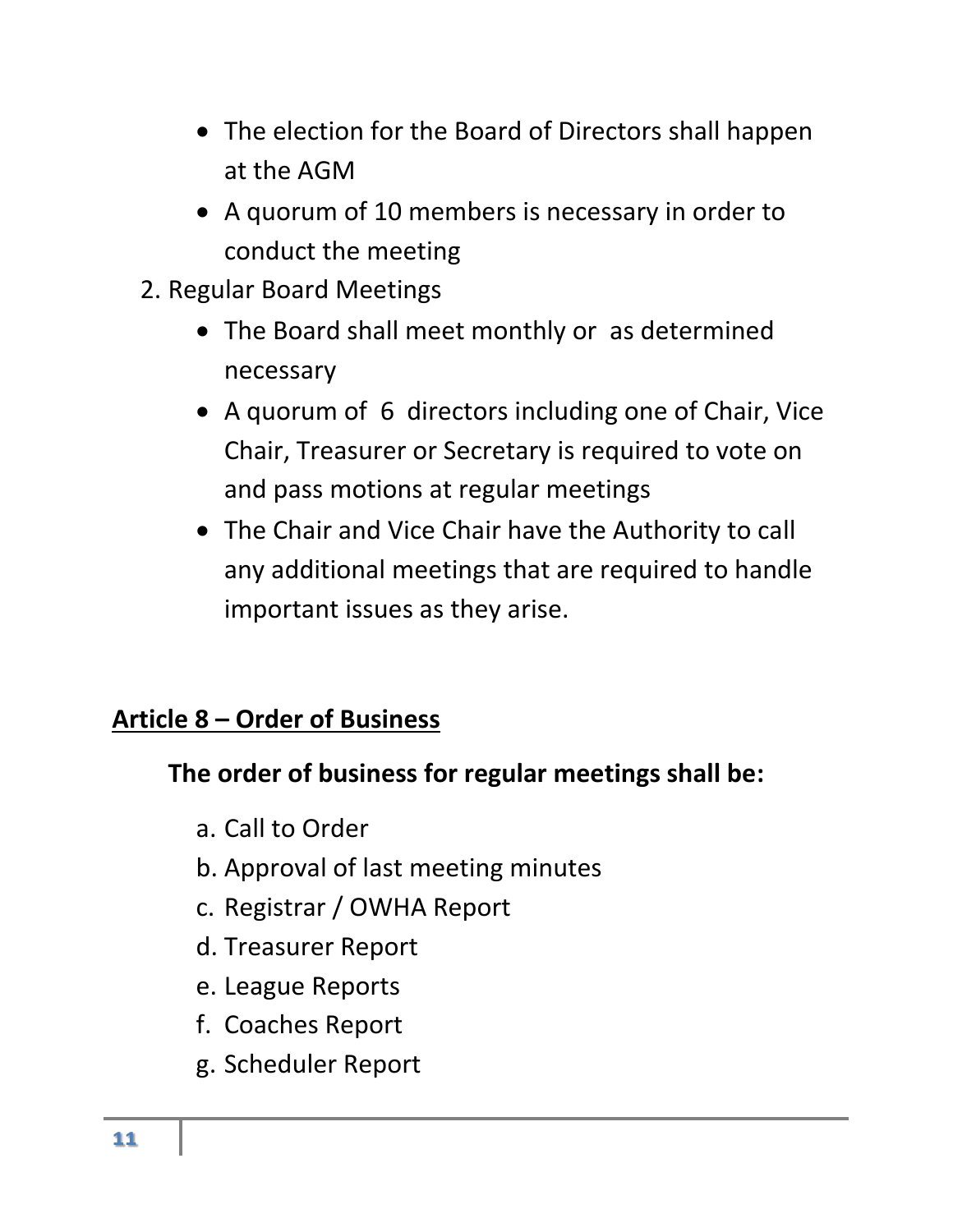- h. Sponsorship / Fundraising / Equipment
- i. Parent Volunteer Report
- j. Tabled Items
- k. New Business
- l. Adjournment

#### **The order of business for all AGM's will be:**

- a. Call to order
- b. Approval of last AGM minutes
- c. Treasurers Report
- d. Chair's Report
- e. Elections
- f. NEW Business
- g. Adjournment

#### **Article 9 – Player Movement**

**1.** Lambton Attack Girls Hockey association will adhere to all OWHA rules and guidelines regarding player movement as well as all rules stated in the LAGHA Rules of Operation (ROO)

#### **Article 10 – Constitution**